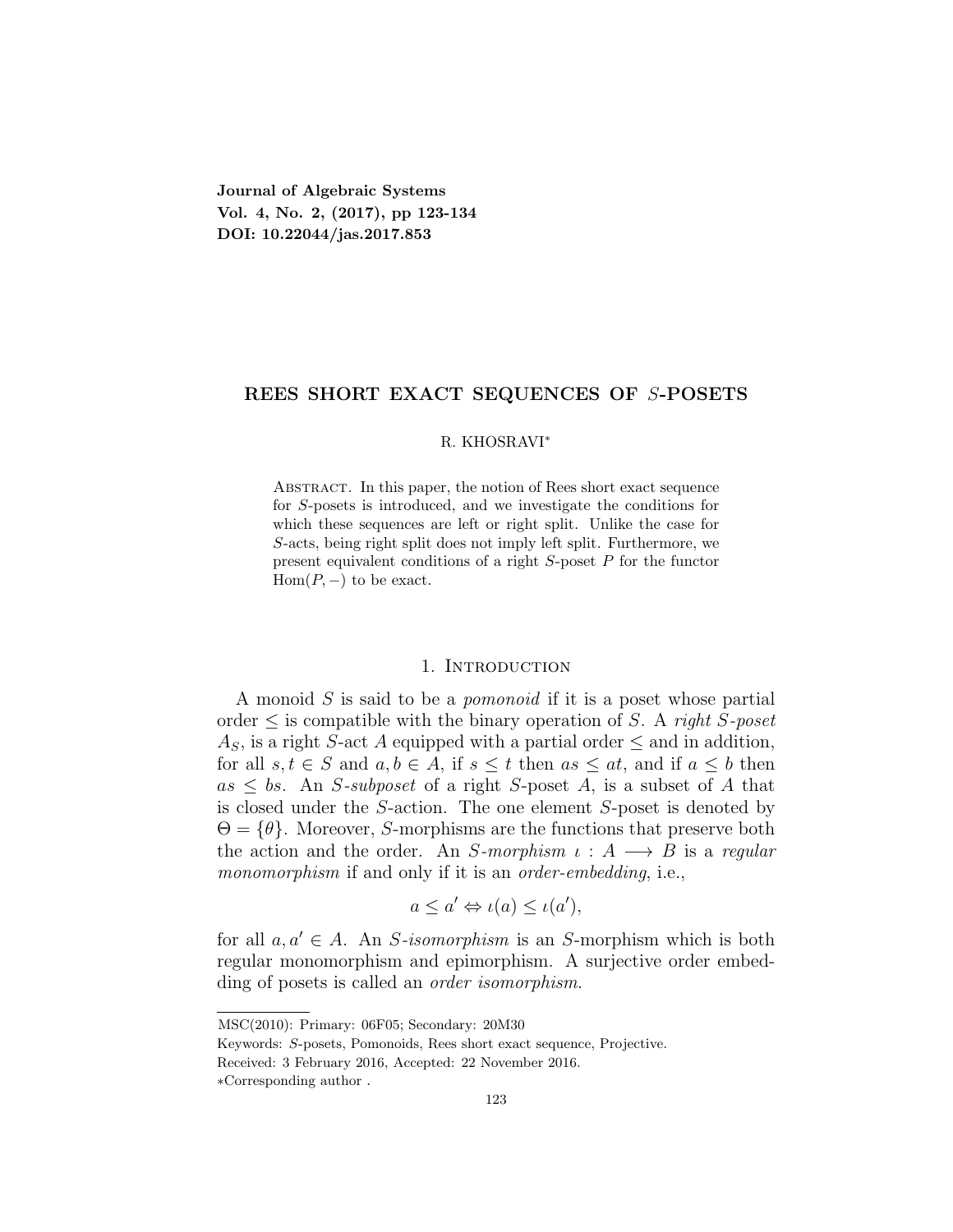As in the unordered case, the coproduct in *S*-posets is simply the disjoint union, with *S*-action and order given componentwise, and as usual the coproduct of a family  $\{A_i, i \in I\}$  will be denoted by  $\coprod_{i \in I} A_i$ .

An *S*-poset *P* is called *projective* if for any *S*-epimorphism *π* : *A −→ B* and any *S*-morphism  $f: P \longrightarrow B$ , there exists an *S*-morphism  $\phi$ : *P*  $\rightarrow$  *A* such that  $\pi \phi = f$ , i.e.,  $Hom(P, -)$  preserves epimorphisms. One can find the following characterization for projective *S*-posets in [[5\]](#page-11-0).

<span id="page-1-0"></span>**Lemma 1.1.** *An S*-poset *P is projective if and only if*  $P = \coprod_{i \in I} e_i S$ *where*  $e_i^2 = e_i \in S$ ,  $i \in I$ .

Short exact sequences of modules have been investigated in many papers. In [\[3](#page-11-1)], projective *S*-acts and exact sequences in *S*-acts are introduced. Thereby, in [[4\]](#page-11-2) Rees short exact sequence of *S*-acts is studied. In this paper, we introduce Rees short exact sequences of *S*-posets. In Section 2, we study general properties of Rees short exact sequences. In Section 3, we give some conditions on a Rees short exact sequence to be left or right split. Projectivity of *S*-posets was investigated in some papers such as  $[2]$  $[2]$  and  $[5]$  $[5]$ . Now, a question is that whether  $Hom(P, -)$ can be an exact functor if *P* is a projective *S*-poset. In Section 4, we obtain a characterization for  $Hom(P, -)$  to be exact, and give a negative answer to this question.

Let *A* be a right *S*-poset. An *S*-poset congruence  $\theta$  on *A* is a right *S*-act congruence with the property that the *S*-act  $A/\theta$  can be made into an *S*-poset in such a way that the natural map  $A \longrightarrow A/\theta$  is an *S*-poset map. For an *S*-act congruence  $\theta$  on *A*, we write  $a \leq_{\theta} a'$ , if the so-called *θ*-chain

$$
a \le a_1 \theta b_1 \le a_2 \theta b_2 \le \ \ldots \ \le a_n \theta b_n \le a',
$$

from *a* to *a'* exists in *A*, where  $a_i, b_i \in A$ ,  $1 \leq i \leq n$ . It can be shown that an *S*-act congruence  $\theta$  on a right *S*-poset *A* is an *S*-poset congruence if and only if  $a\theta a'$  whenever  $a \leq_{\theta} a' \leq_{\theta} a$ . Let  $H \subseteq A \times A$ . The relation  $\nu(H)$  is called the *S*-poset congruence on  $A<sub>S</sub>$  *induced by H*, the following method of constructing  $\nu(H)$  by means of an auxiliary relation  $\alpha(H)$  was given in [[1](#page-11-4)].

Indeed,  $a \leq_{\alpha(H)} b$  if and only if  $a \leq b$  or there exist  $n \geq 1$ ,  $(c_i, d_i) \in$  $H, s_i \in S, 1 \leq i \leq n$  such that

$$
a \leq c_1 s_1 d_1 s_1 \leq c_2 s_2 \dots d_n s_n \leq b.
$$

The relation  $\nu(H)$  given by *a*  $\nu(H)$  *b* if and only if  $a \leq_{\alpha(H)} b \leq_{\alpha(H)} a$ . A subposet *B* of *A* is called *convex* if  $B = [B]$ , where

$$
[B] = \{a \in A \mid \exists b, b' \in B, b \le a \le b'\}.
$$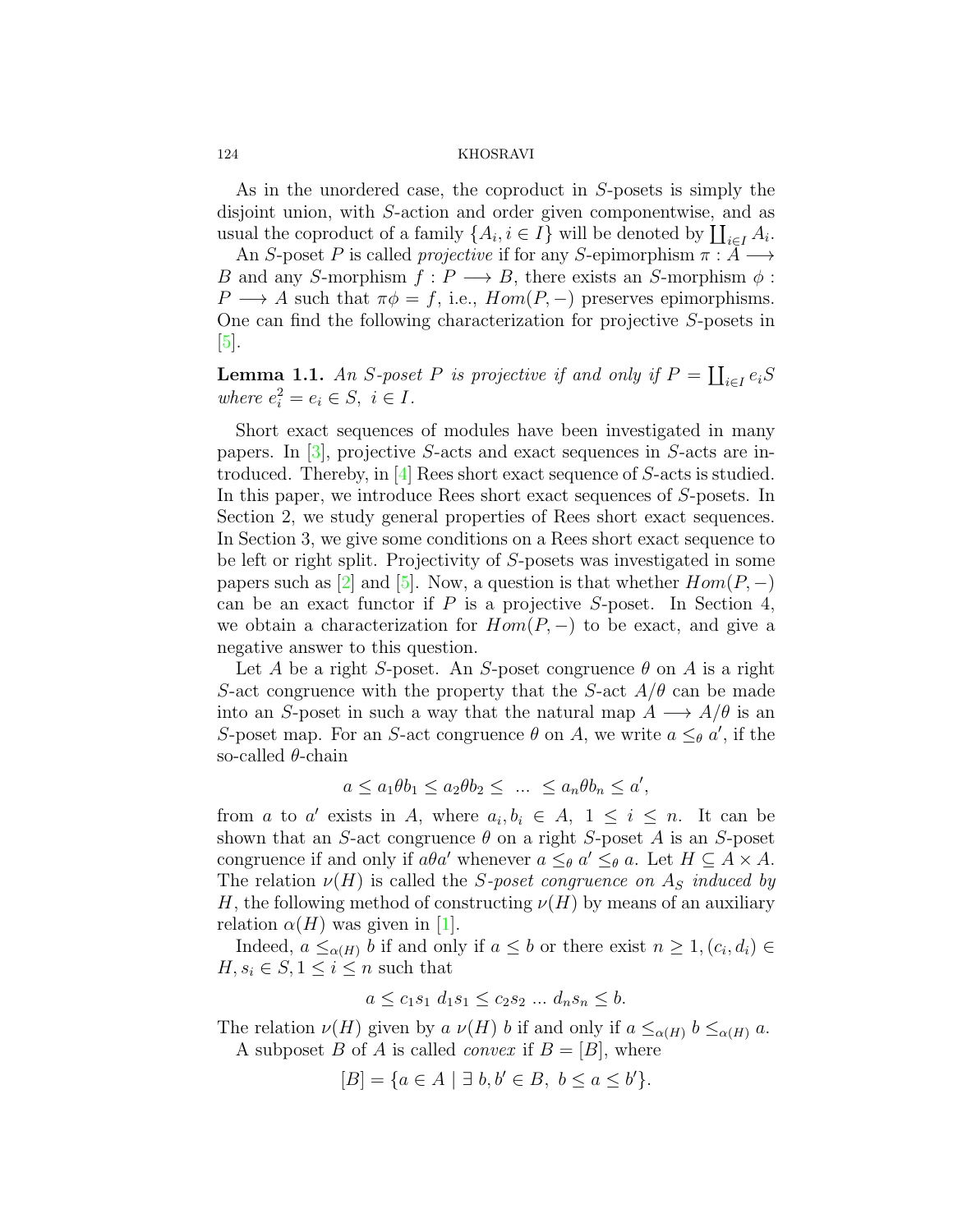Let *K* be a proper convex right ideal of a pomonoid *S*. We define now the congruence  $\rho_K$  on *S* such that  $s\rho_K t$  if  $s = t$  or  $s, t \in K$ . The quotient  $S/\rho_K$  is called the Rees factor and denoted by  $S/K$ . Then,  $[s]_{\rho_K} \leq [t]_{\rho_K}$  if and only if  $s \leq t$ , or there exists  $k, k' \in K$  such that  $s \leq k$  and  $k' \leq t$ . In general, for any convex *S*-subposet *B* of *A*, the quotient  $A/\rho_B$  is the Rees factor, and it is usually denoted by  $A/B$ .

# 2. Rees short exact sequences

In this section, we introduce Rees short exact sequences of *S*-posets, and study some general properties of them. First, we need some preliminaries.

Let  $f: A \longrightarrow B$  be an *S*-epimorphism. The subkernel of an *S*-poset morphism *f* is defined by

$$
\overrightarrow{ker} f := \{ (a, a') \in A \times A : f(a) \le f(a') \}.
$$

Then,  $\nu(\overrightarrow{ker f}) = ker f := \{(a, a') \in A \times A : f(a) = f(a')\}$ , and in *AS/kerf*,

 $[a]_{\text{ker }f} \leq [a']_{\text{ker }f}$  if and only if  $f(a) \leq f(a')$ .

Moreover, the mapping  $\overline{f}$  :  $A_S/ker f \longrightarrow B_S$  defined by  $\overline{f}([a]_{ker f})$  = *f*(*a*) for  $a \in A$  is an *S*-isomorphism. For more information, see [[1\]](#page-11-4). From now onwards we denote the subkernel of  $f$  briefly by  $\mathcal{K}_f$ . Obviously, *f* is a regular monomorphism if and only if

$$
\mathcal{K}_f = \xi_A = \{ (a, a') \in A \times A | a \le a' \}.
$$

Let *f* : *A* → *B* be an *S*-morphism. We have  $f(A) = \{f(a): a \in A\}$ and  $f(A)$  is an *S*-subposet of  $B_S$ . Let  $\theta_f = (f(A) \times f(A)) \cup \Delta_B$ , where  $\Delta_B = \{(b, b) : b \in B\}$ . One can verify that  $\theta_f$  is a Rees *S*-act congruence on  $B_S$ . We have  $b \leq_{\theta_f} b'$  if there exists a  $\theta$ -chain

 $b \leq b_1 \theta c_1 \leq b_2 \theta c_2 \ldots \leq b_n \theta c_n \leq b'$ 

where  $b_i, c_i \in B$ ,  $1 \leq i \leq n$ . It is easy to prove  $b \leq_{\theta_f} b'$  if and only if  $b \leq b'$  or  $b \leq f(a)$ ,  $f(a') \leq b'$  for  $a, a' \in A$ . We define

$$
\mathcal{I}_f = \{ (b, b') \in B \times B : b \leq_{\theta_f} b' \},
$$

and  $\mathcal{I}m_f = \mathcal{I}_f \cap (\mathcal{I}_f)^{op} = ([f(A)] \times [f(A)]) \cup \Delta_B$ , where  $[f(A)]$  is the convex closure of  $f(A)$ . Clearly,  $\mathcal{I}m_f$  is an *S*-poset congruence, and  $[b]_{\mathcal{I}m_f} \leq [b']_{\mathcal{I}m_f}$  if and only if  $(b, b') \in \mathcal{I}_f$ .

**Definition 2.1.** *Suppose that*  $A, B, C$  *are posets, and*  $f : A \rightarrow B$ *,*  $g : B \longrightarrow C$  *are order preserving maps. Then the sequence* 

$$
A \xrightarrow{f} B \xrightarrow{g} C
$$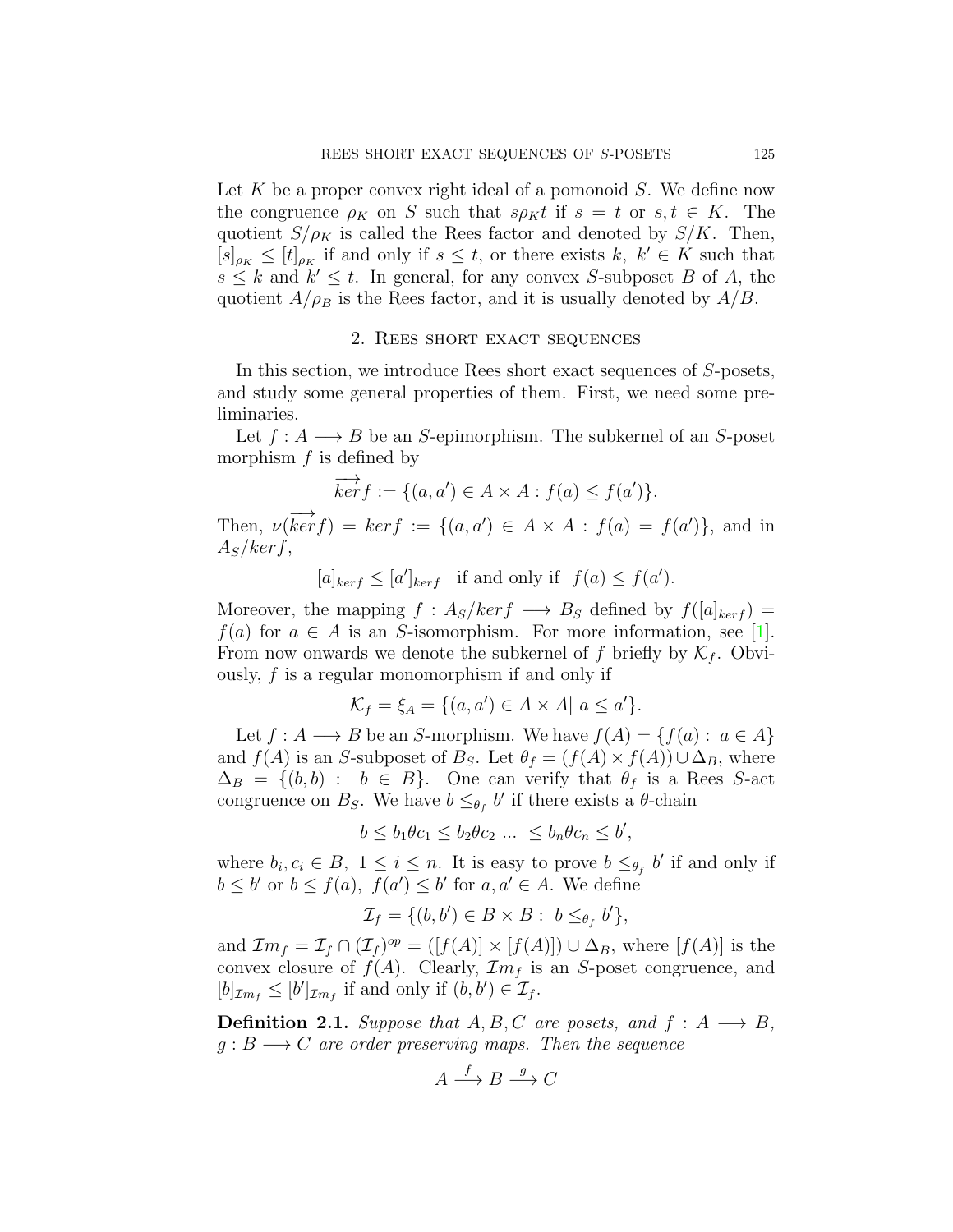*is exact at B if*  $\mathcal{I}_f = \mathcal{K}_g$ , *i.e.*,  $\leq_{\mathcal{I}m_f} = \leq_{\mathcal{K}erg}$  *and it is called a short exact sequence. If g is surjective, f is a regular monomorphism, and*  $\mathcal{I}_f = \mathcal{K}_g$ .

The following lemma will be useful in the sequel.

<span id="page-3-0"></span>**Lemma 2.2.** *Suppose that*  $A, B, C, L, M, N$  *are posets, and*  $f, q, h, r$ *are order preserving maps. Let the following diagram be commutative:*

$$
A \xrightarrow{f} B \xrightarrow{g} C
$$
  

$$
\downarrow^{\alpha} \qquad \downarrow^{\beta} \qquad \downarrow^{\gamma}
$$
  

$$
L \xrightarrow{h} M \xrightarrow{r} N
$$

*where α, β, γ are order isomorphisms. Then the followings hold:*

- (i) *The upper row is exact at B if and only if the lower row is exact at M.*
- (ii) *The upper row is a short exact sequence if and only if the lower row is a short exact sequence.*

*Proof.* (i). Suppose that the upper row is exact at *B*. So,  $\mathcal{I}_f = \mathcal{K}_g$ . We will show that  $\mathcal{I}_h = \mathcal{K}_r$ . Suppose that  $(m, m') \in \mathcal{I}_h$  and  $m \nleq m'$ . Then,  $m \leq h(l), h(l') \leq m'$  for  $l, l' \in L$ . So,  $l = \alpha(a), l' = \alpha(a')$  for  $a, a' \in A$ . Since  $h\alpha = \beta f$ ,  $m \leq \beta(f(a))$ . We have  $m = \beta(b)$  for  $b \in B$ ,  $\beta$  is an order embedding, which implies that  $b \leq f(a)$ . Similarly,  $m' = \beta(b')$ and  $f(a') \leq b'$ . Thus,  $(b, b') \in \mathcal{I}_f$ , and since  $\mathcal{I}_f = \mathcal{K}_g$ ,  $g(b) \leq g(b')$ . Therefore,

$$
r(m) = r\beta(b) = \gamma g(b) \le \gamma g(b') = r\beta(b') = r(m'),
$$

and  $(m, m') \in \mathcal{K}_r$ . Hence,  $\mathcal{I}_h \subseteq \mathcal{K}_r$ . Conversely, Suppose that  $r(m) \leq$ *r*(*m'*) and  $m \nleq m'$ . Let  $m = \beta(b)$  and  $m' = \beta(b')$  for  $b, b' \in B$ . Then,

$$
\gamma g(b) = r\beta(b) = r(m) \le r(m') = r\beta(b') = \gamma g(b'),
$$

and so  $g(b) \leq g(b')$ . Since  $\mathcal{I}_f = \mathcal{K}_g$ ,  $(b, b') \in \mathcal{I}_f$ . Thus, there exist  $a, a' \in A$  such that  $b \leq f(a), f(a') \leq b'$ . So  $\beta(b) \leq \beta(f(a)), \beta(f(a')) \leq b'$  $\beta(b')$ , and then  $m \leq \beta(f(a)) = h(\alpha(a))$  and  $h(\alpha(a')) = \beta(f(a')) \leq m'$ . Therefore,  $(m, m') \in \mathcal{I}_h$ , as required.

Similarly, we can show that, if the lower row of the diagram is exact at *M*, then the upper row is also exact at *B*.

(ii). Suppose that the upper row is a short exact sequence. By (*i*), the lower row of the diagram is exact at *M*. First, we show that *h* is a regular monomorphism. Suppose that  $h(l) \leq h(l')$  for  $l, l' \in L$ . Since  $\alpha$  is surjective, there exist  $a, a' \in A$  such that  $l = \alpha(a), l' =$  $\alpha(a')$ *.* So,  $\beta f(a) = h\alpha(a) = h(l) \leq h(l') = h\alpha(a') = \beta f(a')$ . Now, since  $\beta$  and  $f$  are regular monomorphisms, we get  $a \leq a'$  and  $h$  is a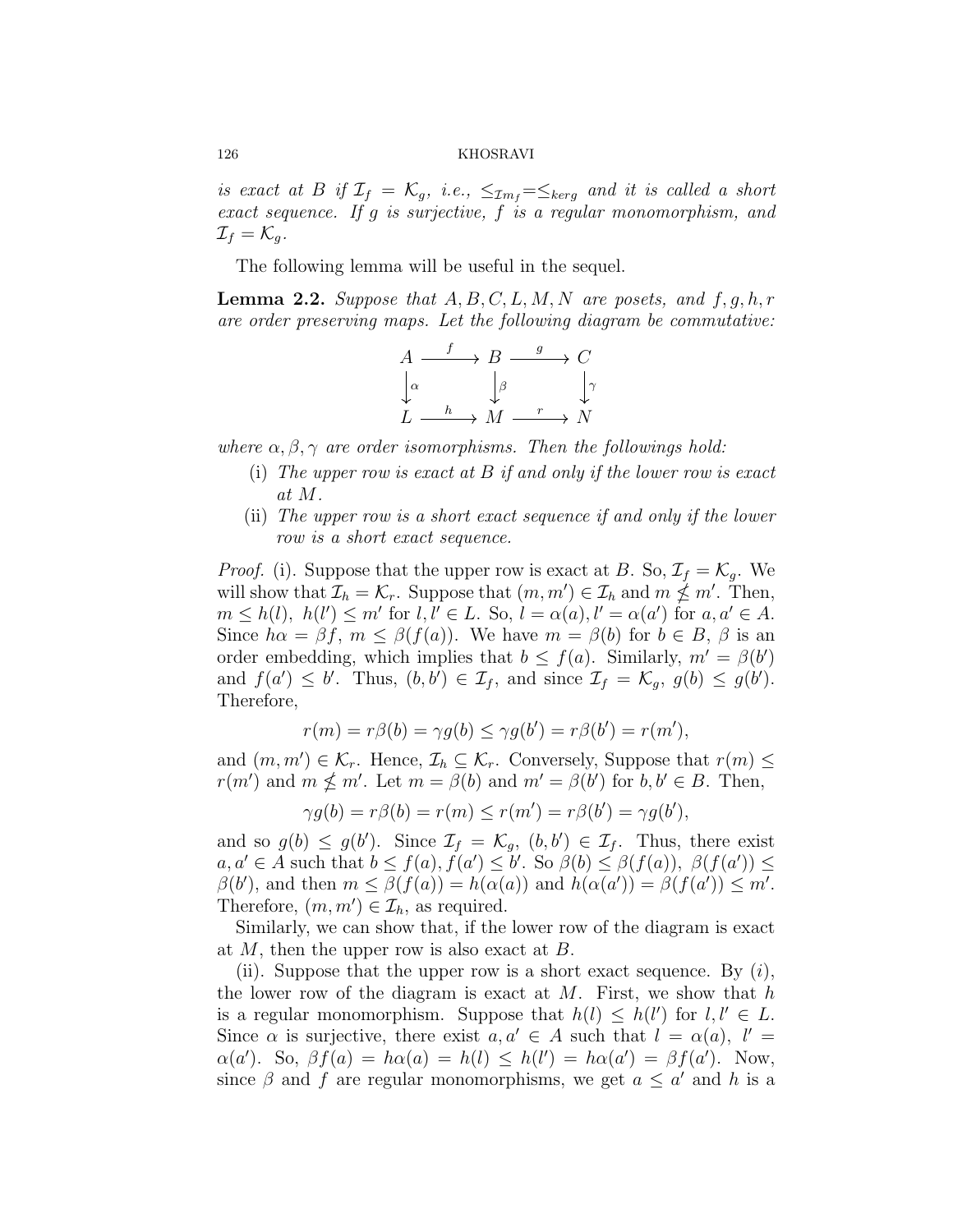regular monomorphism. Moreover, since the diagram is commutative, the surjectivity of  $\gamma$  is easily follows.  $\Box$ 

**Definition 2.3.** *Let A, B, C be S-posets. Then the sequence*

 $A \xrightarrow{f} B \xrightarrow{g} C$ ,

*is called a Rees short exact sequence if it is a short exact sequence and f, g are also S-morphisms.*

**Example 2.4.** *(i). Let K be a proper convex right ideal of a pomonoid S. Then*

$$
K \xrightarrow{\iota_K} S \xrightarrow{\pi} S/K,
$$

*is a Rees short exact sequence.*

*(ii). Let K be a proper right ideal of a pomonoid S. Then*

$$
K \xrightarrow{\iota_K} S \xrightarrow{\pi} S/[K],
$$

*is a Rees short exact sequence.*

*(iii). Let B be a proper S-subposet of an S-poset AS. Then*

$$
B \xrightarrow{\iota_B} A \xrightarrow{\pi} A/[B],
$$

*is a Rees short exact sequence.*

*(iv). Let A, B be S-posets. Then the sequence*

$$
A \xrightarrow{\iota_A} A \coprod B \coprod \Theta \xrightarrow{\rho} B \coprod \Theta,
$$

*is a Rees short exact sequence, where*  $\rho(c) = c$  *if*  $c \in B$ *, otherwise*  $\rho(c) = \theta$ *. Clearly,*  $\mathcal{I}_{i_A} = \mathcal{K}_{\rho} = (A \times A) \cup \xi_{A \coprod B \coprod \Theta}$ *.* 

*(v). Let A, B be S-posets and B contains a zero* 0*. Consider the sequence*

$$
A\stackrel{\iota}{\longrightarrow} A\prod B\stackrel{\pi}{\longrightarrow} B,
$$

*where*  $\iota(a) = (a, 0), \pi(a, b) = b$ *. In general, this sequence is not exact. Indeed*

$$
\mathcal{I}_\iota = \{ ((a, b), (a', b')) | a, a' \in A, b \le 0 \le b' \} \cup \xi_{A \prod B},
$$

*and*  $\mathcal{K}_{\pi} = \{((a, b), (a', b')) | a, a' \in A, b \leq b'\}.$  Therefore, it is easily *checked that the sequence is a Rees short exact sequence if and only if*  $A = \Theta$  *or*  $B = \Theta$ *.* 

In the following lemma, we give an evident result about Rees short exact sequences.

<span id="page-4-0"></span>**Lemma 2.5.** *Let*  $A, B, C$  *be*  $S$ *-posets, and*  $f : A \longrightarrow B, g : B \longrightarrow C$ *be S-morphisms. Then the followings hold:*

(i) If  $\mathcal{I}_f = \mathcal{K}_q$ , then  $\mathcal{I}m_f = \text{ker}g$ .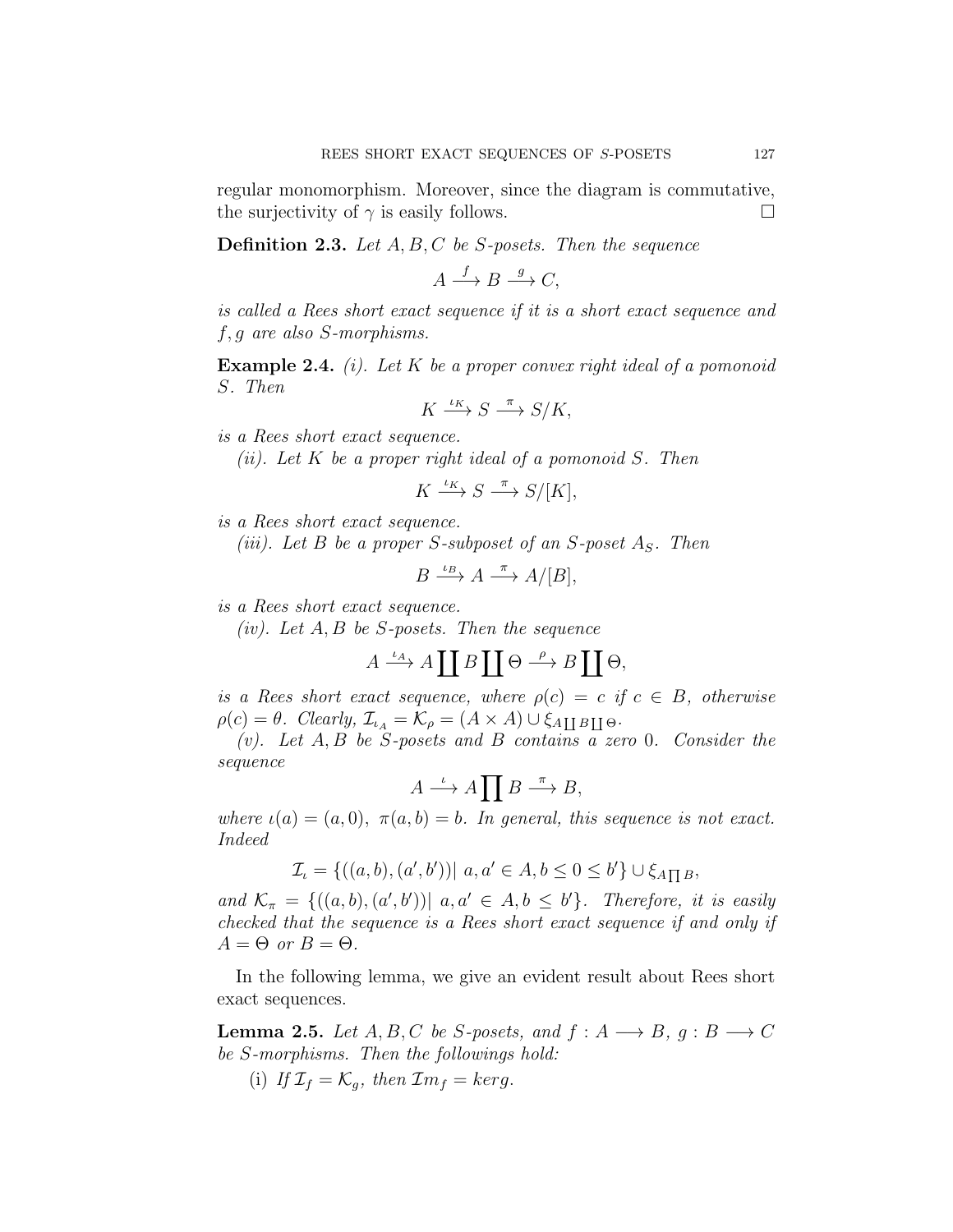- (ii) *The sequence*  $B \xrightarrow{g} C \xrightarrow{\pi} \Theta$  *is exact at C if and only if g is an epimorphism.*
- (iii) *If A contains a zero, then f is a regular monomorphism if and only if the sequence*  $\Theta \stackrel{\iota}{\longrightarrow} A \stackrel{f}{\longrightarrow} B$  *is exact at B.*

Lemma [2.5](#page-4-0) is not valid for *S*-posets. For instance, let  $S = \{0, 1, s, \ldots\}$  $s^2$ ,...} be a free word monoid equipped with the order  $0 < 1 < s <$  $s^2$  < ... and  $K = sS = \{0, s, s^2, ...\}$ . So,  $[K] = S$ . Let  $L = s^2S \subseteq$  $M = sS$ , then  $M/[L] = \Theta$ . Define  $\alpha : K \longrightarrow L$  and  $\beta : S \longrightarrow M$  by  $\alpha(s^i) = s^{i+1}$  and  $\beta(1) = s^2$ , also  $h: L \longrightarrow M$  by  $h(s^i) = s^{i+1}$ . Then, we have the following commutative diagram:

$$
\begin{array}{ccc}\nK & \xrightarrow{\iota_K} & S & \xrightarrow{\pi} & \Theta \\
\downarrow_{\alpha} & & \downarrow_{\beta} & & \downarrow_{\iota} \\
L & \xrightarrow{h} & M & \xrightarrow{\pi} & \Theta.\n\end{array}
$$

As we mentioned, the upper and lower rows are Rees short exact sequences. It is clear that  $\alpha$  and  $\iota$  are epimorphisms but not  $\beta$ .

Suppose that *A*, *B* are *S*-posets, and  $f : A \longrightarrow B$  is an *S*-morphism. Clearly,  $\mathcal{K}_f$  is an *S*-subposet of  $A \prod A$ . Now, we close this section with a slight type of Snake Lemma for *S*-posets.

**Lemma 2.6.** *Suppose that*  $A, B, C, L, M, N$  *are*  $S$ *-posets, and*  $f, g, h, r$ , *α, β, γ are S-morphisms. Let the following diagram be commutative:*

$$
\begin{array}{ccc}\nA & \xrightarrow{f} & B & \xrightarrow{g} & C \\
\downarrow^{\alpha} & & \downarrow^{\beta} & & \downarrow^{\gamma} \\
L & \xrightarrow{h} & M & \xrightarrow{r} & N\n\end{array}
$$

*where the upper and lower rows are exact at B and M, respectively, and for each*  $b_1 \leq b_2 \in B$  *there exists*  $a \in A$  *such that*  $b_1 \leq f(a) \leq b_2$ *. Then, there exists a sequence*  $\mathcal{K}_{\alpha} \longrightarrow \mathcal{K}_{\beta} \longrightarrow \mathcal{K}_{\gamma}$  *which is exact at*  $\mathcal{K}_{\beta}$ *.* 

*Proof.* Define  $\sigma : \mathcal{K}_{\alpha} \longrightarrow \mathcal{K}_{\beta}$  and  $\tau : \mathcal{K}_{\beta} \longrightarrow \mathcal{K}_{\gamma}$  by  $\sigma(a_1, a_2) =$  $(f(a_1), f(a_2))$  and  $\tau(b_1, b_2) = (g(b_1), g(b_2))$ . It can be easily checked that  $\sigma$  and  $\tau$  are *S*-morphisms. We will show that  $\mathcal{K}_{\tau} = \mathcal{I}_{\sigma}$ . Suppose that  $((b_1, b'_1), (b_2, b'_2)) \in \mathcal{K}_{\tau}$ . So

$$
\tau(b_1, b'_1) \le \tau(b_2, b'_2), \text{ i.e., } (g(b_1), g(b'_1)) \le (g(b_2), g(b'_2)).
$$

Hence,  $(b_1, b_2)$ ,  $(b'_1, b'_2) \in \mathcal{K}_g = \mathcal{I}_f$ . We have the following four cases:

(i) If  $b_1 \leq b_2, b'_1 \leq b'_2$ , obviously  $((b_1, b'_1), (b_2, b'_2)) \in \mathcal{I}_{\sigma}$ .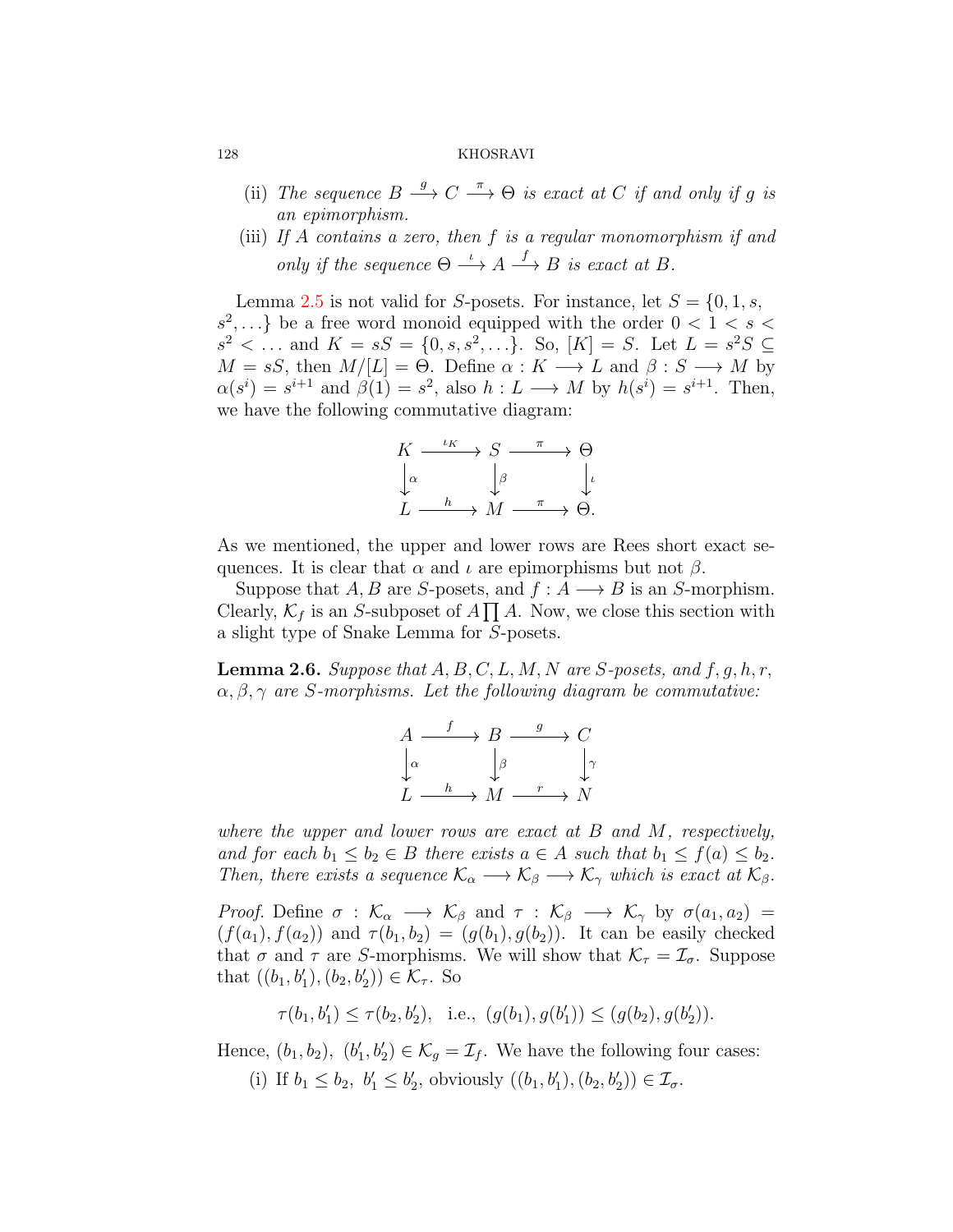(ii) If  $b_1 \leq f(a_1)$ ,  $f(a_2) \leq b_2$ ,  $b'_1 \leq f(a'_1)$ ,  $f(a'_2) \leq b'_2$  for some  $a_1, a_2, a'_1, a'_2 \in A$ , then

$$
(b_1, b'_1) \le \sigma(a_1, a'_1), \ \sigma(a_2, a'_2) \le (b_2, b'_2),
$$

and therefore  $((b_1, b'_1), (b_2, b'_2)) \in \mathcal{I}_{\sigma}$ .

- (iii) If  $b_1 \leq f(a_1)$ ,  $f(a_2) \leq b_2$ ,  $b'_1 \leq b'_2$  for some  $a_1, a_2 \in A$ , by assumption there exists  $a' \in A$  such that  $b'_1 \leq f(a') \leq b'_2$ . Then,  $(b_1, b'_1) \leq \sigma(a_1, a')$ ,  $\sigma(a_2, a') \leq (b_2, b'_2)$ , and therefore  $((b_1, b'_1), (b_2, b'_2)) \in \mathcal{I}_{\sigma}.$
- (iv) If  $b_1 \leq b_2$ ,  $b'_1 \leq f(a'_1)$ ,  $f(a'_2) \leq b'_2$  for some  $a'_1, a'_2 \in A$ , the result can be obtained by a similar argument as in the previous part.

Therefore,  $\mathcal{K}_{\tau} \subseteq \mathcal{I}_{\sigma}$ . Similarly, one can shows that  $\mathcal{I}_{\sigma} \subseteq \mathcal{K}_{\tau}$ .

$$
\qquad \qquad \Box
$$

# 3. Split Rees short exact sequences

In this section, the conditions under which a Rees short exact sequence is right or left split are given. Moreover, we give examples which illustrate that right split and left split does not imply each other.

<span id="page-6-0"></span>**Definition 3.1.** *Let A, B, C be S-posets. The Rees short exact sequence*  $A \stackrel{f}{\longrightarrow} B \stackrel{g}{\longrightarrow} C$  *is called left (resp., right) split if there exists an S*-morphism  $f' : B \longrightarrow A$  (resp.,  $g' : C \longrightarrow B$ ) such that  $f'f = 1_A$ *(resp., gg'* = 1 $_C$ *), where* 1 $_A$  *is the identity map on*  $A$ *.* 

As an example of this definition, let *A, B* be *S*-posets. Then, the sequence

$$
A \coprod \Theta \stackrel{\iota_{A \coprod \Theta}}{\longrightarrow} A \coprod B \coprod \Theta \stackrel{\rho_{B \coprod \Theta}}{\longrightarrow} B \coprod \Theta,
$$

is right and left split by

$$
\rho_{A \coprod \Theta}: A \coprod B \coprod \Theta \longrightarrow A \coprod \Theta,
$$

and

$$
\iota_{B \coprod \Theta} : B \coprod \Theta \longrightarrow A \coprod B \coprod \Theta,
$$

with  $\rho_{A\parallel}$  $\sigma$ <sup>*A*</sup><sub>I</sub> $\parallel$  $\Theta$  =  $1$ <sub>*A*</sub> $\parallel$  $\Theta$  and  $\rho_{B\parallel}$  $\sigma$ <sup>*l*</sup> $B\parallel$  $\Theta$  =  $1$ <sub>*B* $\parallel$  $\Theta$ .</sub> As a direct consequence of Definition [3.1](#page-6-0), we have:

**Corollary 3.2.** *Let E, A, B, P be right S-posets. Then*

- (i) *If E is a regular injective S-poset, then the Rees short exact sequence*  $E \xrightarrow{f} A \xrightarrow{g} B$  *is left split.*
- (ii) *If P is a projective S-poset, then the Rees short exact sequence*  $A \stackrel{f}{\longrightarrow} B \stackrel{g}{\longrightarrow} P$  *is right split.*

The following definition is useful in investigating right split sequences.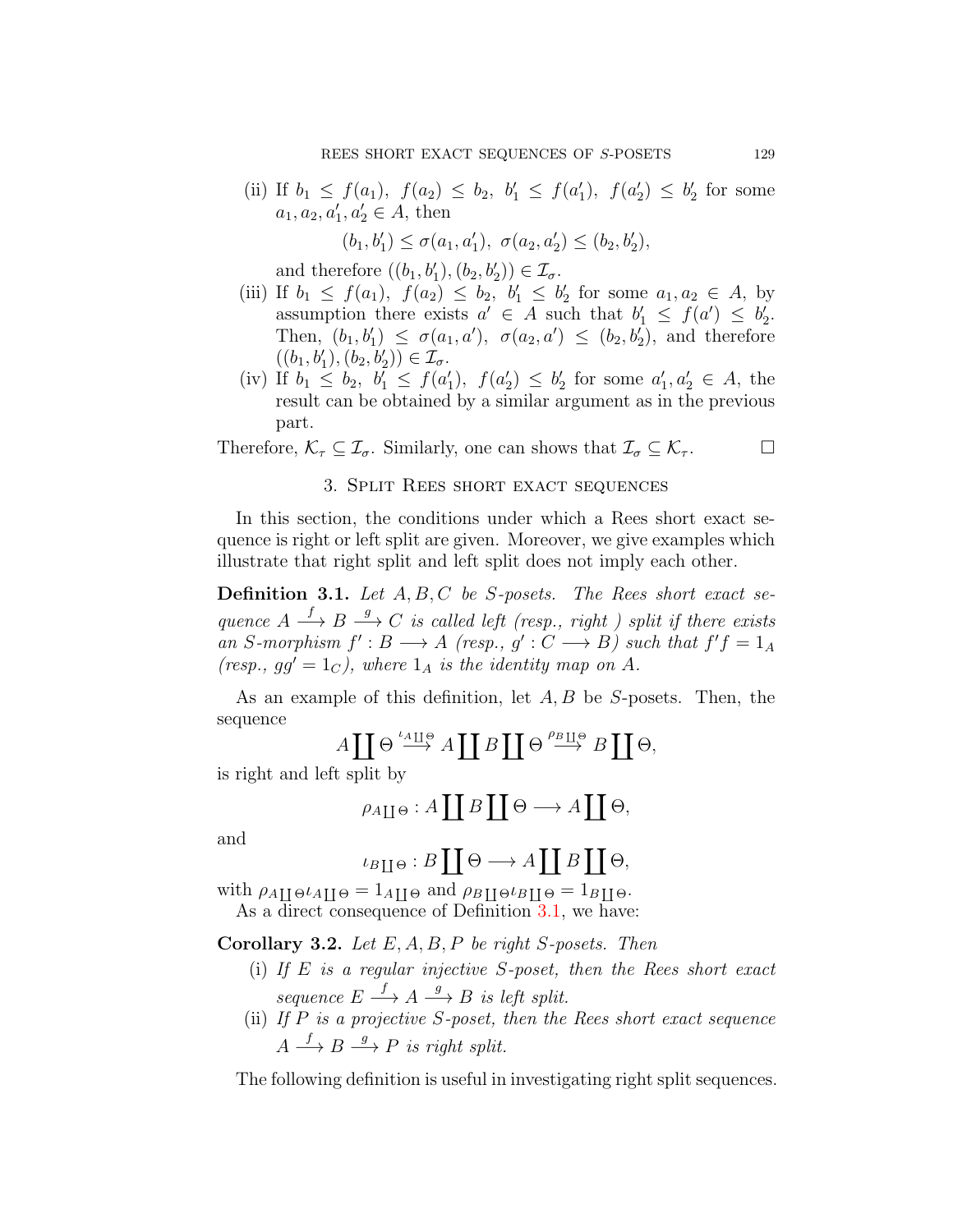<span id="page-7-0"></span>**Definition 3.3.** *Suppose that B is a right S-poset and contains a zero. An S-subposet A of B is said to be a minimal 0-direct summand of B if there exists an S*-subposet  $T$  *of*  $B$  *such that*  $B = A \cup T$ *, and for each*  $a \in A$ ,  $t \in T$   $(a \leq t \Leftrightarrow 0 \leq t)$  and  $(t \leq a \Leftrightarrow t \leq 0)$ *. We denote it by*  $B = A \oplus T$ .

If  $B = A \oplus T$ , clearly  $A \cap T = \{0\}$ 

**Theorem 3.4.** *Let A, B, C be S-posets that each contains a zero, and*

 $A \xrightarrow{f} B \xrightarrow{g} C$ ,

*be a Rees short exact sequence. Then, it is right split if and only if*  $[f(A)]$  *is a minimal 0-direct summand of*  $B$ .

*Proof.* Necessity. First we show that  $b \in [f(A)]$  if and only if  $g(b) = 0$ . If *b* ∈ [*f*(*A*)], since 0 ∈ *f*(*A*), we have  $(b, 0)$  ∈  $\mathcal{I}m_f$ . So,  $(b, 0)$  ∈  $\text{ker } g$ , and then  $q(b) = q(0) = 0$ . Conversely, if  $q(b) = 0$ , then  $(b, 0) \in \text{ker } q =$  $\mathcal{I}m_f$ . So,  $b \in [f(A)]$ .

Suppose that the sequence  $A \xrightarrow{f} B \xrightarrow{g} C$  is right split. So, there exists  $g' : C \longrightarrow B$  such that  $gg' = 1_C$ . We show that  $B =$  $[f(A)] \oplus g'(g(B))$ . Let  $b \in B$ . Take  $g(b) = c$ . Then,

 $g(g'(c)) = g(g'(g(b))) = g(b)$ , and  $(g'(c), b) \in \text{ker } g = \mathcal{I}m_f$ .

So either  $b \in [f(A)]$  or  $b = g'(c) = g'(g(b)) \in g'(g(B))$ . Then,  $B =$  $[f(A)] \cup g'(g(B))$ . Assume that  $b \in [f(A)],$   $b' \in g'(g(B))$  and  $b \leq b'$ . So,  $b' = g'g(b'')$  for some  $b'' \in B$ . Since  $g(b) = 0$ ,  $0 = g(b) \le g(g'g(b''))$  $g(b'')$ . Then,  $0 = g'(0) \le g'g(b'') = b'$ . If  $b' \le b$ , the result follows similarly.

Sufficiency. Let  $B = [f(A)] \oplus T$  for an *S*-subposet *T* of *B*. First, we show that  $g|_T : T \longrightarrow C$  is an *S*-isomorphism. Since *g* is an epimorphism, for each  $c \in C$  there exists  $b \in B$  such that  $g(b) = c$ . If  $c \neq 0$ , then  $b \notin [f(A)]$  and so  $b \in T$ . Hence,  $g|_T$  is an epimorphism. Suppose that  $g(t) \leq g(t')$  for  $t, t' \in T$ . So,  $(t, t') \in \mathcal{K}_g = \mathcal{I}_f$ , and  $t \leq t'$ or  $t \leq f(a')$ ,  $f(a') \leq t'$ . Then,  $t \leq t'$  or in view of Definition [3.3,](#page-7-0)  $t \leq 0 \leq t'$ . So,  $g|_T$  is a regular monomorphism. Now, let

$$
g' = (g|_{T})^{-1} : C \stackrel{(g|_{T})^{-1}}{\longrightarrow} T \stackrel{\iota}{\longrightarrow} B.
$$

It is clear that  $g'$  is an *S*-morphism. Moreover, let  $c \in C$  and  $g(t) = c$ for  $t \in T$ , then  $gg'(c) = gt(g|_{T})^{-1}(c) = gt(t) = g(t) = c$ . Therefore,  $gg' = 1_C$ , and the sequence is right split. □

**Theorem 3.5.** *Let A, B, C be S-posets that each contains a zero, and*

$$
A \xrightarrow{f} B \xrightarrow{g} C,
$$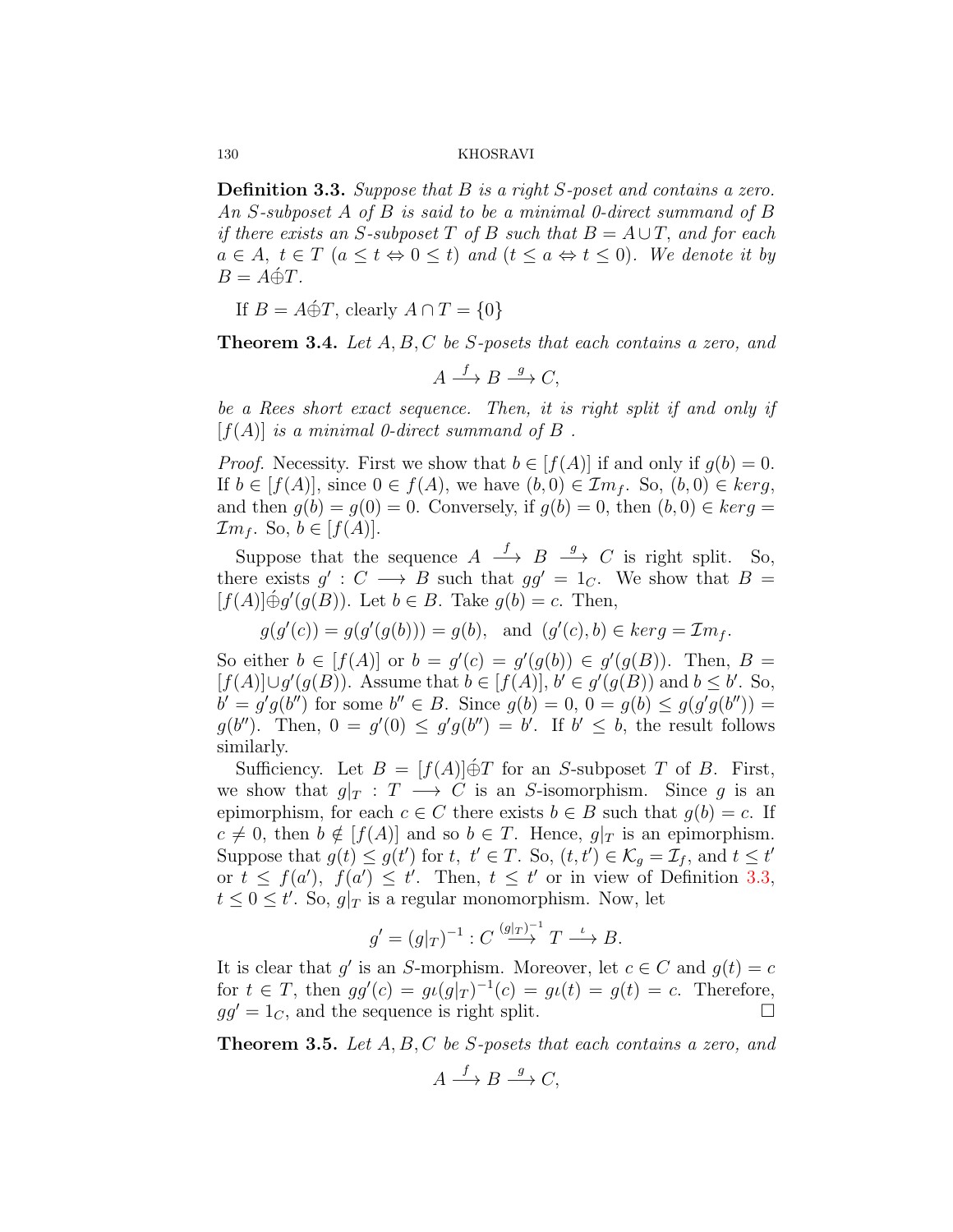*be a Rees short exact sequence. Then, it is left split if and only if there exists an S*-morphism  $\sigma : B \longrightarrow A \prod C$  *such that*  $Im(\sigma f) = A \prod \{0\}$ *and*  $\sigma f : A \longrightarrow A \prod \{0\}$  *exists an S-isomorphism.* 

*Proof.* Suppose that the sequence is left split. Then, by definition, there is an *S*-morphism  $f' : B \longrightarrow A$  such that  $f'f = 1_A$ . Let  $\sigma : B \longrightarrow$ *A* $\Pi$ *C* be defined by  $\sigma$ (*b*) = (*f*'(*b*)*, g*(*b*)). It is obvious that  $\sigma$  is an *S*morphism such that  $Im(\sigma f) = A \prod_{i} \{0\}$  and  $\sigma f : A \longrightarrow A \prod_{i} \{0\}$  is an *S*-isomorphism. Conversely, suppose that there exists an *S*-morphism  $\sigma : B \longrightarrow A \prod C$  such that  $Im(\sigma f) = A \prod \{0\}$  and  $\sigma f : A \longrightarrow A \prod \{0\}$ is an *S*-isomorphism. Let

$$
f' = (\sigma f)^{-1} \pi \sigma : B \xrightarrow{\sigma} A \prod C \xrightarrow{\pi} A \prod {\{0\}} \xrightarrow{(\sigma f)^{-1}} A,
$$

where  $\pi(a, c) = (a, 0)$  for each  $a \in A$ ,  $c \in C$ . It is clear that  $f'$  is an *S*-morphism and  $f'f = 1_A$ , as required. □

Example 2.3 of [\[4](#page-11-2)] illustrates that, for *S*-acts a left split Rees short exact sequence is not necessarily right split. In this example, if we consider the order as the trivial order this statement is also valid in the category of *S*-posets. In the category of *S*-acts, right splitness implies left splitness. But the following example illustrates that, for *S*-posets, right splitness of a Rees short exact sequence does not imply left splitness.

**Example 3.6.** *Let*  $S = \{0, 1, s, s^2, \ldots\}$  *be a free word monoid equipped with the order*  $0 < 1 < s < s^2 < \dots$  *Take*  $K = sS = \{0, s, s^2, \dots\}$ *. So, K is a right ideal of S but not convex, and*  $[K] = S$ *. Then* 

$$
K \xrightarrow{\iota_K} S \xrightarrow{\pi} S/[K]
$$

*is a Rees short exact sequence. Clearly, it is right split but it is not left split.* Otherwise, there exists  $\rho : S \longrightarrow K$  such that  $\rho \iota_K = 1_K$ . *Then*  $\rho(1) \neq 0$  *and if*  $\rho(1) = s^i$  *for some*  $i \geq 1$ *, then*  $\rho(s) = s^{i+1}$ *. So*  $\rho \iota_K(s) = \rho(s) = s^{i+1} \neq s$ , a contradiction.

# 4. The Exactness of *Hom*(*P, −*)

In this section, we show that  $Hom(P, -)$  is an exact functor if and only if  $P = eS$ , for some  $e^2 = e \in S$ . So, in general, the functor *Hom*( $P$ ,  $-$ ) is not exact for an arbitrary projective *S*-poset  $P$ . Let *S* and *T* be pomonoids,  $A_S$ ,  $P_S$  right *S*-posets, and  $T P$  be also a left *T*poset. It is easily proved that  $Hom({}_TP_S, A_S)$  is a right *T*-poset where, for any  $f \in Hom({}_TP_S, A_S)$  and  $t \in T$ , we have  $(ft)(c) = f(tc)$ , and  $f \leq g$  if and only if  $f(c) \leq g(c)$  for each  $c \in P$ . Let  $f : A_S \to B_S$  $\phi$ **e** an *S*-morphism. Take  $f^* := Hom(P, f) : Hom(TP, A_S) \longrightarrow$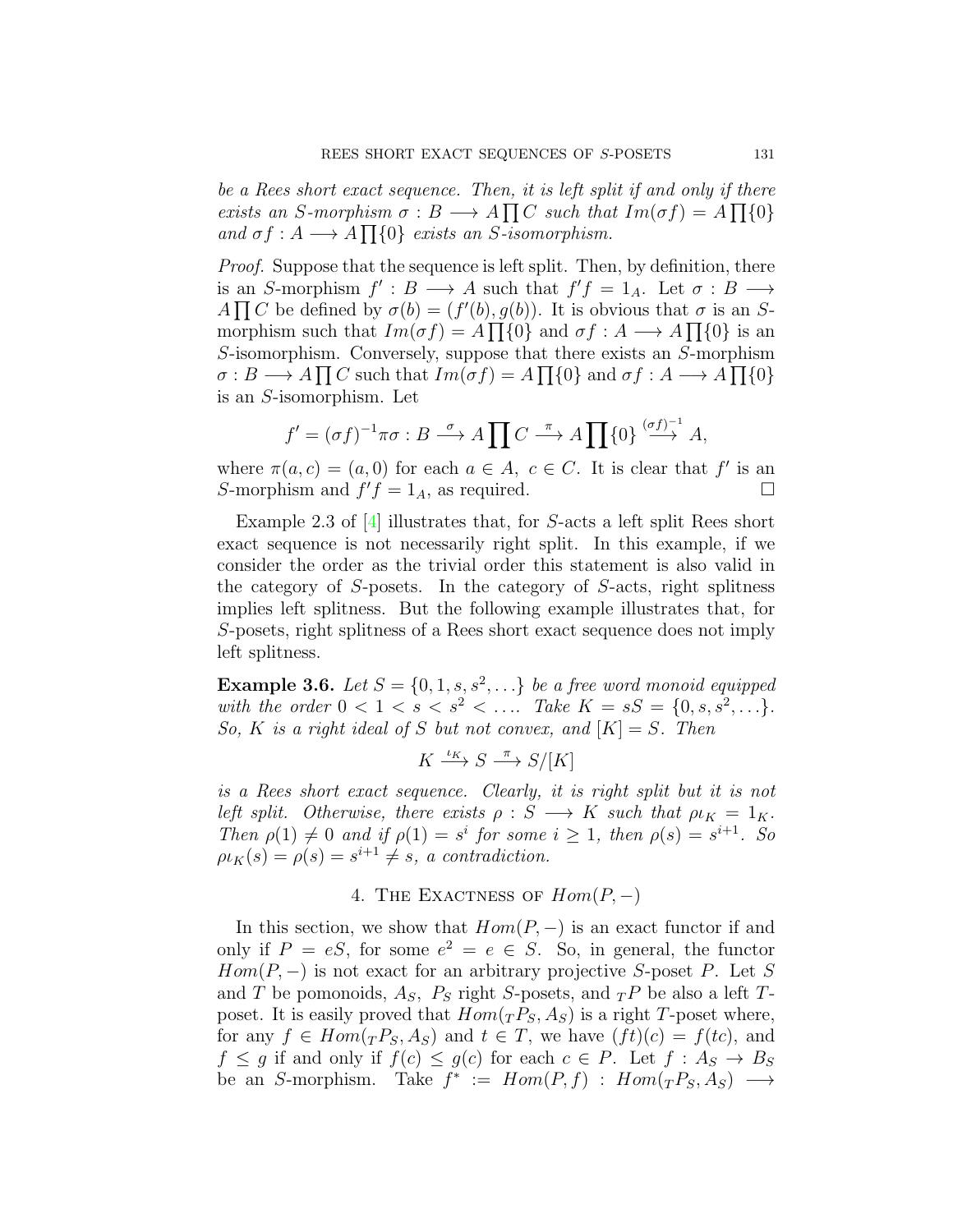*Hom*( $T P_S, B_S$ ) by  $f^*(\psi)(c) = f(\psi(c))$  for every  $c \in P$  and  $\psi \in$ *Hom*( ${}_{T}P_{S}, A_{S}$ ). Then,  $f^*$  is a *T*-morphism.

<span id="page-9-0"></span>**Lemma 4.1.** *The functor Hom*(*P, −*) *preserves regular monomorphisms.*

*Proof.* Let  $A_S$ ,  $B_S$  be right *S*-posets and  $f : A \longrightarrow B$  a regular monomorphism. We want to show that  $f^*$ :  $Hom(P, A) \longrightarrow Hom(P, B)$ is a regular monomorphism. Suppose that  $f^*(\alpha) \leq f^*(\beta)$  for  $\alpha, \beta \in$ *Hom*(*P, A*). Then  $f\alpha \leq f\beta$ , and for each  $c \in P$  we have  $f(\alpha(c)) \leq f(c)$ *f*( $\beta$ (*c*)). Since *f* is a regular monomorphism,  $\alpha$ (*c*)  $\leq \beta$ (*c*). This means that  $\alpha \leq \beta$ , and we are done. □

Let *A* be an *S*-poset and  $e \in S$  an idempotent. We define  $ae.e.$ *aese* for any  $es \in eS$  and  $ae \in Ae$ . Clearly,  $Ae$  is a right  $eS$ -poset. The following lemmas are useful to reach the main result.

**Lemma 4.2.** *Let A*, *B and C be S*-posets and  $A \xrightarrow{f} B \xrightarrow{g} C$  *a Rees short exact sequence. Then, for any idempotent*  $e \in S$ *, the sequence Ae ef −→ Be eg −→ Ce is also a Rees short exact sequence as eS-posets, where*  $ef = f|_{Ae}$  *and*  $eg = g|_{Be}$  *are*  $eS$ *-morphisms.* 

*Proof.* It is easy to prove that *fe* and *ge* are *eS*-morphisms. Since *f* is a regular monomorphism, clearly *ef* is also a regular monomorphism. Moreover, for any  $ce \in Ce$ , since g is an epimorphism, there exists  $b \in B$  such that  $g(b) = ce$ . Then,  $eg(be) = (eg(b))e = ce$ , and hence, *eg* is an epimorphism. Now, we show that  $\mathcal{K}_{eg} = \mathcal{I}_{ef}$ . Let  $(be, be) \in \mathcal{I}_{ef}$ with  $be \nleq b'e$ . Since  $(be, b'e) \in I_f$  and  $\mathcal{K}_g = I_f$ , we have  $eg(be) =$  $g(be) \leq g(b'e) = eg(b'e)$ , and hence  $(be, b'e) \in \mathcal{K}_{eg}$ . Conversely, suppose that  $(be, b'e) \in \mathcal{K}_{eg}$  with  $be \nleq b'e$ . Since  $\mathcal{K}_g = \mathcal{I}_f$ ,  $(be, b'e) \in \mathcal{I}_f$ . Therefore, there exist  $a, a' \in A$  such that  $be \leq f(a), f(a') \leq be$ . This implies that  $be \leq f(ae)$ ,  $f(a'e) \leq b'e$ , and then  $(be, b'e) \in \mathcal{I}_{ef}$ . Therefore,  $\mathcal{K}_{eg} = \mathcal{I}_{ef}$ .

<span id="page-9-1"></span>**Lemma 4.3.** *Let B be an S*-poset. Then,  $\sigma_B : Hom(eS, B) \longrightarrow Be$ *defined by*  $\sigma_B(f) = f(e)$  *is an eS-isomorphism.* 

*Proof.* As we mentioned earlier, *Hom*(*eS, B*) and *Be* are right *eS*posets. It can be easily checked that  $\sigma_B$  is an *eS*-morphism. Let  $\sigma_B(f) \leq \sigma_B(g)$  for  $f, g \in Hom(eS, B)$ . Then,  $f(e) \leq g(e)$ , and so for each  $s \in S$ , we have  $f(es) \leq g(es)$ . Hence,  $f \leq g$  and  $\sigma_B$  is a regular monomorphism. Moreover, for any  $be \in Be$ , we define  $f : eS \longrightarrow B$ by  $f(es) = bes$ . Then,  $f \in Hom(eS, B)$  and  $\sigma_B(f) = f(e) = be$ . This shows that  $\sigma_B$  is an epimorphism and the result follows.  $\Box$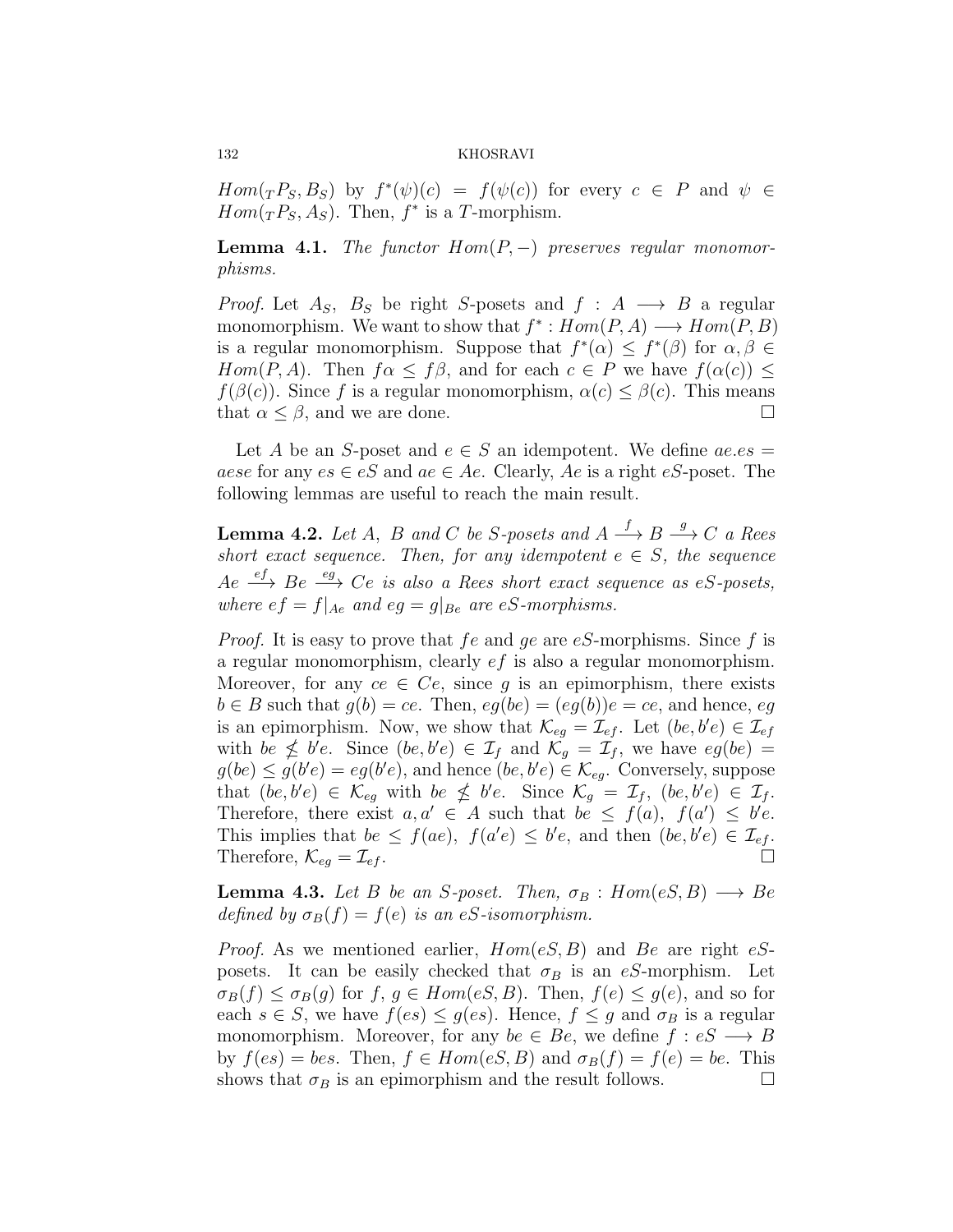<span id="page-10-0"></span>**Lemma 4.4.** *Let B be an S*-poset. Then  $\alpha_B : Hom(\coprod_{i \in I} e_iS, B) \longrightarrow$  $\prod_{i \in I} Be_i$  *defined by*  $\alpha_B(f) = (f(e_i))_{i \in I}$  *is an order isomorphism.* 

*Proof.* Similar to the argument of the previous lemma, one can prove that  $\alpha_B$  is a regular monomorphism. For any  $(b_i e_i)_{i \in I} \in \prod_{i \in I} B e_i$ , we have  $f_i : e_i S \longrightarrow B$  with  $\sigma_B(f_i) = f(e_i) = b_i e_i$ . Take  $f = \coprod_{i \in I} f_i \in$  $Hom(\coprod_{i\in I}e_iS, B)$ . So  $\alpha_B(f)=(b_ie_i)_{i\in I}$ , and it is surjective. □

A functor  $\tau : S - Po sets \longrightarrow Posets$  is called *exact* if  $A \xrightarrow{f} B \xrightarrow{g} A$ *C* is exact at *B* implies that  $\tau(A) \xrightarrow{\tau(f)} \tau(B) \xrightarrow{\tau(g)} \tau(C)$  is exact at  $\tau(B)$ . Using Lemma [2.5,](#page-4-0) an exact functor preserves epimorphisms. By Lemma [4.1](#page-9-0), one can show that the functor  $Hom(P, -)$  preserves regular monomorphisms. So it is deduced that the functor  $Hom(P, -)$  is exact if we could imply that the sequence  $Hom(P, A) \xrightarrow{f^*} Hom(P, B) \xrightarrow{g^*}$  $Hom(P, C)$  is a short exact sequence for each Rees short exact sequence  $A \xrightarrow{f} B \xrightarrow{g} C.$ 

Now, a characterization for the functor  $Hom(P, -)$  to be exact is given.

**Theorem 4.5.** *Let S be a pomonoid and P be an S-poset. Then, Hom*( $P, -$ ) *is an exact functor if and only if*  $P = eS$ *, for some idempotent*  $e \in S$ *.* 

*Proof.* Necessity. Suppose that  $Hom(P, -)$  is an exact functor. Then *P* is projective and by Lemma [1.1](#page-1-0),  $P = \coprod_{i \in I} e_i S$  for some idempotent  $e_i \in$ *S*. It suffices to prove that  $|I| = 1$ . Let *B* be an *S*-poset and  $A = S \coprod S$ . Then, we have the Rees short exact sequence  $A \stackrel{\iota}{\longrightarrow} A \coprod B \stackrel{\pi}{\longrightarrow} B \coprod \Theta$ , where  $\iota(a) = a$  fore each  $a \in A$ , and  $\pi(c) = c$  if  $c \in B$  otherwise  $\pi(c) = \theta$ . By Lemma [4.4,](#page-10-0)  $\alpha_A : Hom(\coprod_{i \in I} e_i S, A) \longrightarrow \prod_{i \in I} Ae_i$  is an order isomorphism. Also, we have the following commutative diagram:

$$
Hom(\coprod_{i\in I}e_{i}S, A) \stackrel{f^{*}}{\rightarrow} Hom(\coprod_{i\in I}e_{i}S, A \coprod B) \stackrel{g^{*}}{\rightarrow} Hom(\coprod_{i\in I}e_{i}S, B \coprod \Theta)
$$

$$
\downarrow^{\alpha_{A}} \qquad \qquad \downarrow^{\alpha_{A}} \qquad \qquad \downarrow^{\alpha_{B}} \qquad \qquad \downarrow^{\alpha_{B}} \qquad \qquad \downarrow^{\alpha_{B}} \qquad \qquad \downarrow^{\alpha_{B}} \qquad \qquad \downarrow^{\alpha_{B}} \qquad \qquad \downarrow^{\alpha_{B}} \qquad \qquad \downarrow^{\alpha_{B}} \qquad \qquad \downarrow^{\alpha_{B}} \qquad \qquad \downarrow^{\alpha_{B}} \qquad \qquad \downarrow^{\alpha_{B}} \qquad \qquad \downarrow^{\alpha_{B}} \qquad \qquad \downarrow^{\alpha_{B}} \qquad \qquad \downarrow^{\alpha_{B}} \qquad \qquad \downarrow^{\alpha_{B}} \qquad \qquad \downarrow^{\alpha_{B}} \qquad \qquad \downarrow^{\alpha_{B}} \qquad \qquad \downarrow^{\alpha_{B}} \qquad \qquad \downarrow^{\alpha_{B}} \qquad \qquad \downarrow^{\alpha_{B}} \qquad \qquad \downarrow^{\alpha_{B}} \qquad \qquad \downarrow^{\alpha_{B}} \qquad \qquad \downarrow^{\alpha_{B}} \qquad \qquad \downarrow^{\alpha_{B}} \qquad \qquad \downarrow^{\alpha_{B}} \qquad \qquad \downarrow^{\alpha_{B}} \qquad \qquad \downarrow^{\alpha_{B}} \qquad \qquad \downarrow^{\alpha_{B}} \qquad \qquad \downarrow^{\alpha_{B}} \qquad \qquad \downarrow^{\alpha_{B}} \qquad \qquad \downarrow^{\alpha_{B}} \qquad \qquad \downarrow^{\alpha_{B}} \qquad \qquad \downarrow^{\alpha_{B}} \qquad \qquad \downarrow^{\alpha_{B}} \qquad \qquad \downarrow^{\alpha_{B}} \qquad \qquad \downarrow^{\alpha_{B}} \qquad \qquad \downarrow^{\alpha_{B}} \qquad \qquad \downarrow^{\alpha_{B}} \qquad \qquad \downarrow^{\alpha_{B}} \qquad \qquad \downarrow^{\alpha_{B}} \qquad \qquad \downarrow^{\alpha_{B}} \qquad \qquad \downarrow^{\alpha_{B}} \qquad \qquad \downarrow^{\alpha_{B}} \qquad \qquad \downarrow^{\alpha_{B
$$

where *ι'* is the inclusion map and  $g'((c_i e_i)_{i \in I}) = (g(c_i e_i))_{i \in I}$ . By assumption, the upper row is exact at  $Hom(\coprod_{i\in I}e_iS, A\coprod B)$ . So, by Lemma [2.2,](#page-3-0) the lower row in the diagram is exact at  $\prod_{i \in I} (Ae_i \coprod Be_i)$ . Suppose that  $|I| > 1$ . Since  $|Ae_i| > 1$  for any  $i \in I$ , we can take  $a_1e_j$ ,  $a_2e_j \in Ae_j$  with  $a_1e_j \neq a_2e_j$  for some  $j \in I$ . Denote  $c_1 = (x_ie_i)_{i \in I}$ and  $c_2 = (y_i e_i)_{i \in I}$ , where  $x_j = a_1, y_j = a_2$ , and  $x_i = y_i \in B$  if  $i \neq j$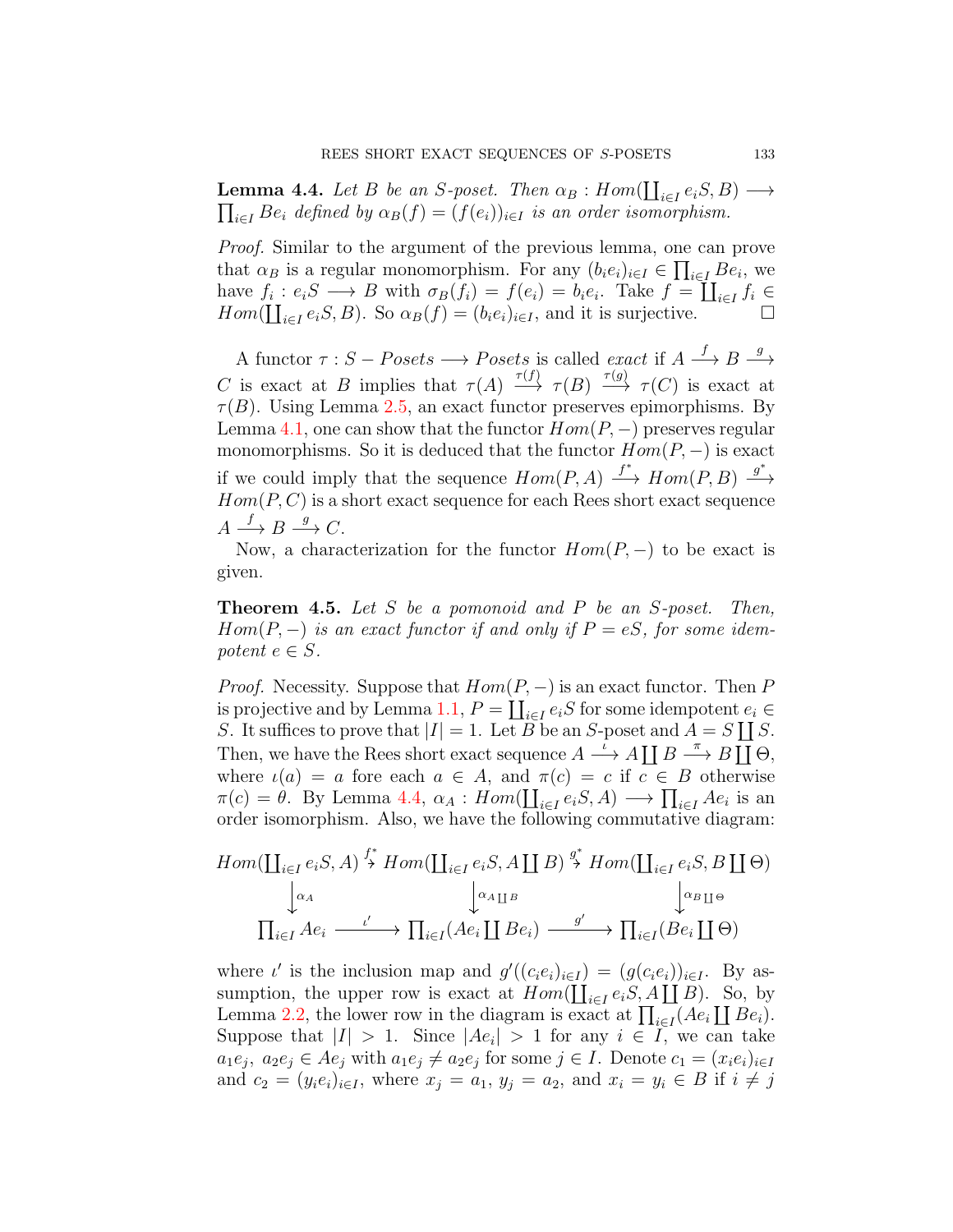for all  $i \in I$ . It is obvious that  $(c_1, c_2) \in \mathcal{K}_{g'}$  but  $(c_1, c_2) \notin \mathcal{I}_{\iota'}$ , a contradiction.

Sufficiency. Let *e* be an idempotent of a pomonoid *S* and  $P = eS$ . Suppose that  $A \stackrel{f}{\longrightarrow} B \stackrel{g}{\longrightarrow} C$  is a Rees short exact sequence. By Lemma [4.3,](#page-9-1) the sequence  $Ae \xrightarrow{ef} Be \xrightarrow{eg} Ce$  is also a Rees short exact sequence of *eS*-posets. Moreover, we have the following commutative diagram:

$$
Hom(P, A) \xrightarrow{f^*} Hom(P, B) \xrightarrow{g^*} Hom(P, C)
$$

$$
\downarrow_{\sigma_A} \qquad \qquad \downarrow_{\sigma_B} \qquad \qquad \downarrow_{\sigma_C}
$$

$$
Ae \xrightarrow{ef} Be \xrightarrow{eg} Ce.
$$

By Lemma [2.2](#page-3-0), the upper row in the diagram is exact, and so the functor  $Hom(P, -)$  is exact.  $\square$ 

# **Acknowledgments**

The author wish to express their appreciation to the anonymous referees for their constructive comments improving the paper. She would also like to acknowledge Professor E. Hashemi for providing the communications.

## **REFERENCES**

- <span id="page-11-4"></span>1. S. Bulman-fleming and V. Laan, Lazard's theorem for *S*-posets, *Math. Nachr.* **278**(15) (2005), 1743–1755.
- <span id="page-11-3"></span>2. S. Bulman-Fleming and M. Mahmoudi, The category of *S*-posets, *Semigroup Forum* **71** (2005), 443–461.
- <span id="page-11-1"></span>3. Y. Chen, Projective *S*-acts and exact functors, *Algebra Colloq.* **7** (1) (2000), 113–120.
- <span id="page-11-2"></span>4. Y. Chen and K. P. Shum, Rees short exact sequences of *S*-systems, *Semigroup Forum* **65** (2002), 141–148.
- <span id="page-11-0"></span>5. X. Shi, Z. Lui, F. Wang, and S. Bulman-Fleming, Indecomposable, projective, and flat *S*-posets, *Coumm. Algebra* **33** (2005), 235–251.

#### **Roghaieh Khosravi**

Department of Mathematics, Fasa University, P.O.Box 74617-81189, Fasa, Iran. Email: khosravi@fasau.ac.ir